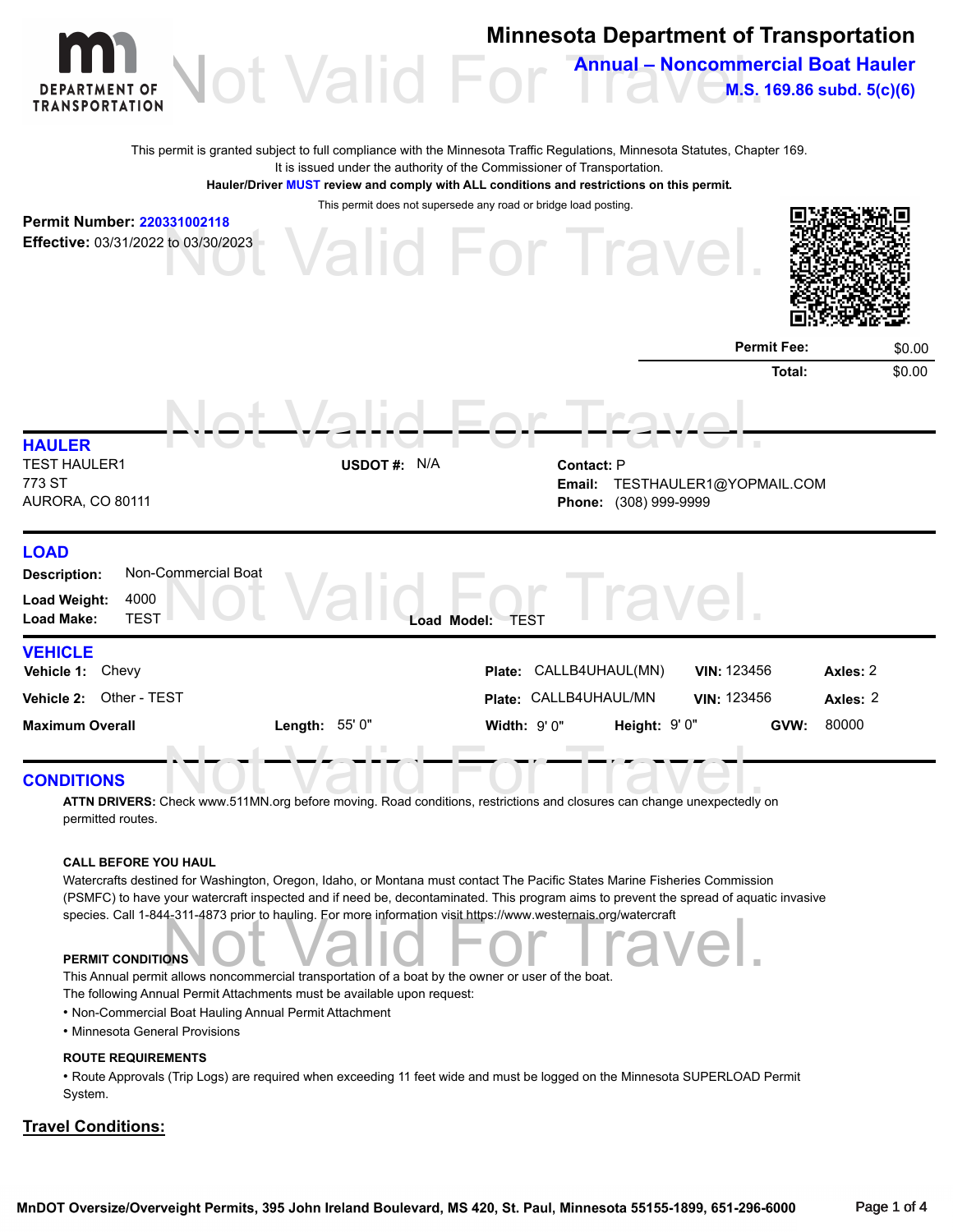

## **Minnesota Department of Transportation**

Not Valid For Annual – Noncommercial Boat Hauler **M.S. 169.86 subd. 5(c)(6)**

- No move if wind gusts prevent vehicle(s) from staying within its travel lane
- Flag (lights at night) widest point(s) of load, when exceeding 9 feet wide
- Flag (lights at night) at end of overhang, when any combination exceeds 75 feet long, or single vehicle exceeds 40 feet long
- Flag (lights at night) every 20 feet along load/trailer combination when exceeding 75 feet long

E LOAD sign with flashing amber lights required front and rear when exceeding 12 feet 6 inches wide and/or exceeding 95<br>This permit does not increase your gross vehicle weight registration. Contact the Driver and Vehicle S • OVERSIZE LOAD sign with flashing amber lights required front and rear when exceeding 12 feet 6 inches wide and/or exceeding 95 feet long

651-205-4141 or **DVS.prorate@state.mn.us** 

In accepting this permit, the permittee agrees that all information shown is correct and accepts all responsiblity for any damage caused by the movement for any reasons, including routing error, act, or omission by the State of Minnesota.

# Not Valid For Travel. Not Valid For Travel. Not Valid For Travel. Not Valid For Travel.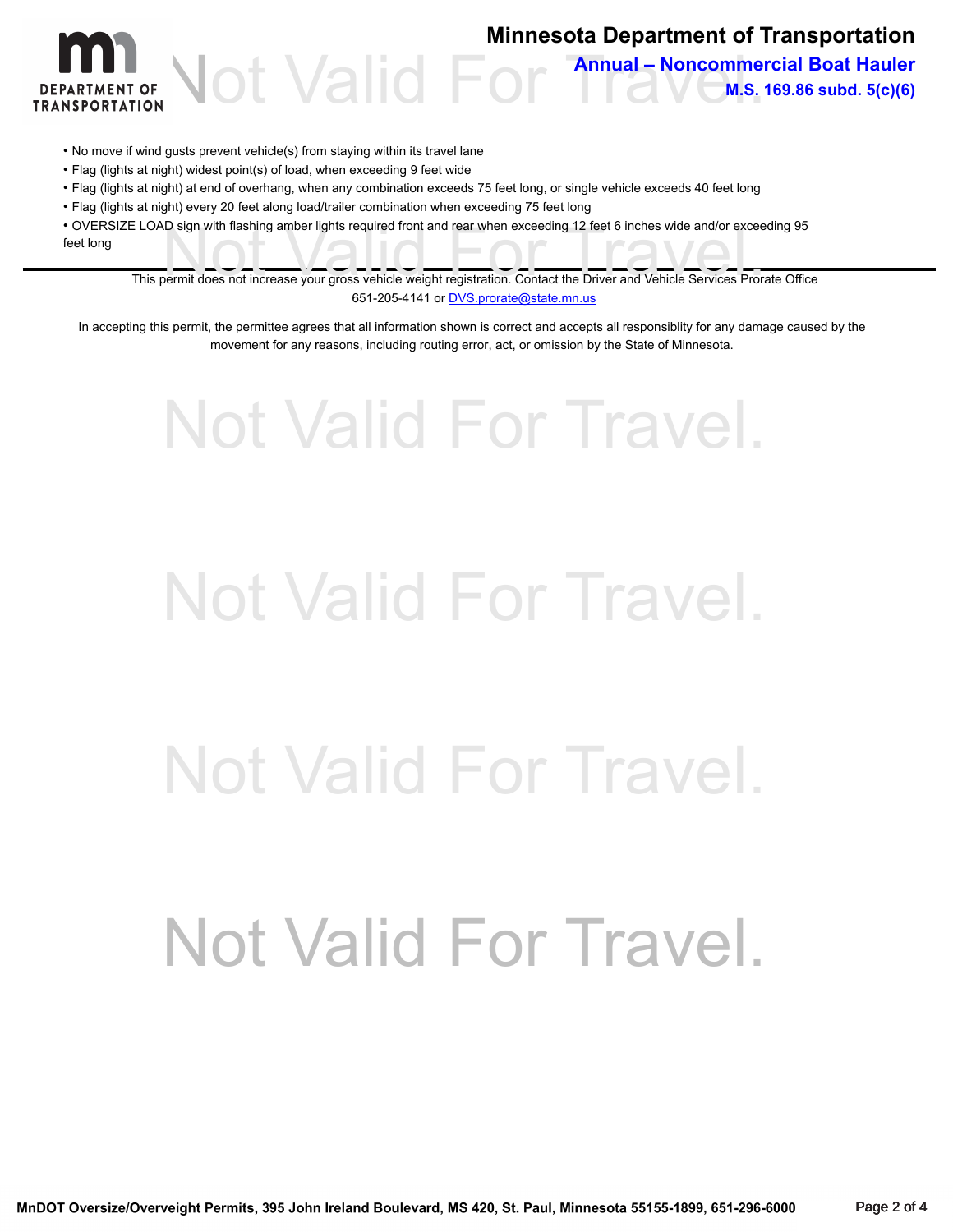# **MAN DEPARTMENT OF TRANSPORTATION**

## **Minnesota General Provisions for Oversize/Overweight Permitted Loads**

- 1. **Vehicle Registered Weight.** The Minnesota oversize/overweight permit does not increase the permitted vehicles registered weight. Registration increases must be done through Driver and Vehicle Services/Prorate section.
- 2. **Annual Permit Moves.** Trip log route preauthorization is required for annual Construction/Farm; Commercial Boat; Mobile Home; Mobile Crane; Baled Farm Products; Noncommercial boat; Double Decker Bus permits when exceeding 11 feet wide; or 14 feet 6 inches high, or when overweight.
- 3. **County and Local Roads.** Permittee must obtain approval from the appropriate road authority before operating on county or other local roadways.
- 4. **Inclement Weather & Road Conditions.** Movement is not allowed during hazardous weather or road conditions, or when visibility is less than 500 feet, or when weather conditions prevent the vehicle from staying within its travel lane.
- **5. Warning Devices:**
	- **Flags:** Red or orange warning flags, 18-inch square, to be displayed at widest ends when width exceeds 9 feet and/or length exceeds 75 feet.

Warning flags/lights must be spaced no more than 20 feet apart along the load or vehicle when exceeding 75 feet long.

**Lights:** Warning lights are required whenever signs are required. Lights may be flashing, strobe, or rotating beacon and must be visible from no less than 500 feet.

**Signs:** Oversize Load signs required on front and rearof vehicle when width exceeds 12 feet 6 inches and/or length exceeds 95 feet. Signs must be lighted or of reflective material between sunset and sunrise and visible at least 500 feet.

6. **Pilot Cars.** Certified pilot escorts are required under MN Statutes (M.S.169.812; M.S.299D.085). Valid certificates from *Colorado, Florida, North Carolina, Oklahoma, Utah, Virginia, and Washington* are acceptable provided all other requirements are met. Minnesota [Pilot Car Escort Rules.](https://www.revisor.mn.gov/rules/7455/)

- 7. **Posted Roads, Bridges, Detours.** Permittee mustcomply with all posted road and bridge restrictions.
- 8. **Rear Visibility Required.** The hauling vehicle must be equipped with mirrors that provide the driver a rear viewof the highway for a distance of at least 200 feet.
- 9. **Loading Limitations.** Except for certain annual permits under Minnesota Statute, loads or vehicles must be reasonably divided or repositioned to avoid an oversize or overweight condition.
- 10. **Travel Hours.** In general, travel is not restrictedunless otherwise noted on the permit. Additionally:
	- **Holidays:** No travel statewide from 2:00pm the day before the holiday to 2:00am the day after the holiday when exceeding 12 feet 6 inches wide; or 110 feet long. Holiday [Schedule.](http://www.dot.state.mn.us/cvo/oversize/holiday-schedule.html)
	- **Weekend Summer***:* No travelstatewide 4:00pm to 8:00pm on (Fridays and Sundays) when exceeding 12 feet 6 inches wide; or 110 feet long (between Memorial Day and Labor Day).
	- **Rush Hour: (**[Minneapolis/St Paul &](https://mndot.maps.arcgis.com/apps/webappviewer/index.html?id=aa2e76030d914589a9c04393debec5ef) Duluth Metro [boundary](https://mndot.maps.arcgis.com/apps/webappviewer/index.html?id=aa2e76030d914589a9c04393debec5ef)**)** No travel weekdays from 6:00am - 8:30am; 3:30pm - 6:00pm in the Twin Cities & Duluth metro when exceeding 14 feet 6 inches wide; or 110 feet long, unless noted otherwise on the permit.
	- **Night Travel Required: (**[Minneapolis/St Paul Metro](https://mndot.maps.arcgis.com/apps/webappviewer/index.html?id=aa2e76030d914589a9c04393debec5ef) [boundary\)](https://mndot.maps.arcgis.com/apps/webappviewer/index.html?id=aa2e76030d914589a9c04393debec5ef) Travel restricted to 12:00am - 5:00am *(Monday thru Friday)* in the Twin Cities seven county metro when exceeding 16 feet wide; or unless noted otherwise of the permit.

**Note to Enforcement Agencies:** Forward permit violations to MnDOT OSOW Permits; email: [ofcvopermits.dot@state.mn.us](mailto:ofcvopermits.dot@state.mn.us)